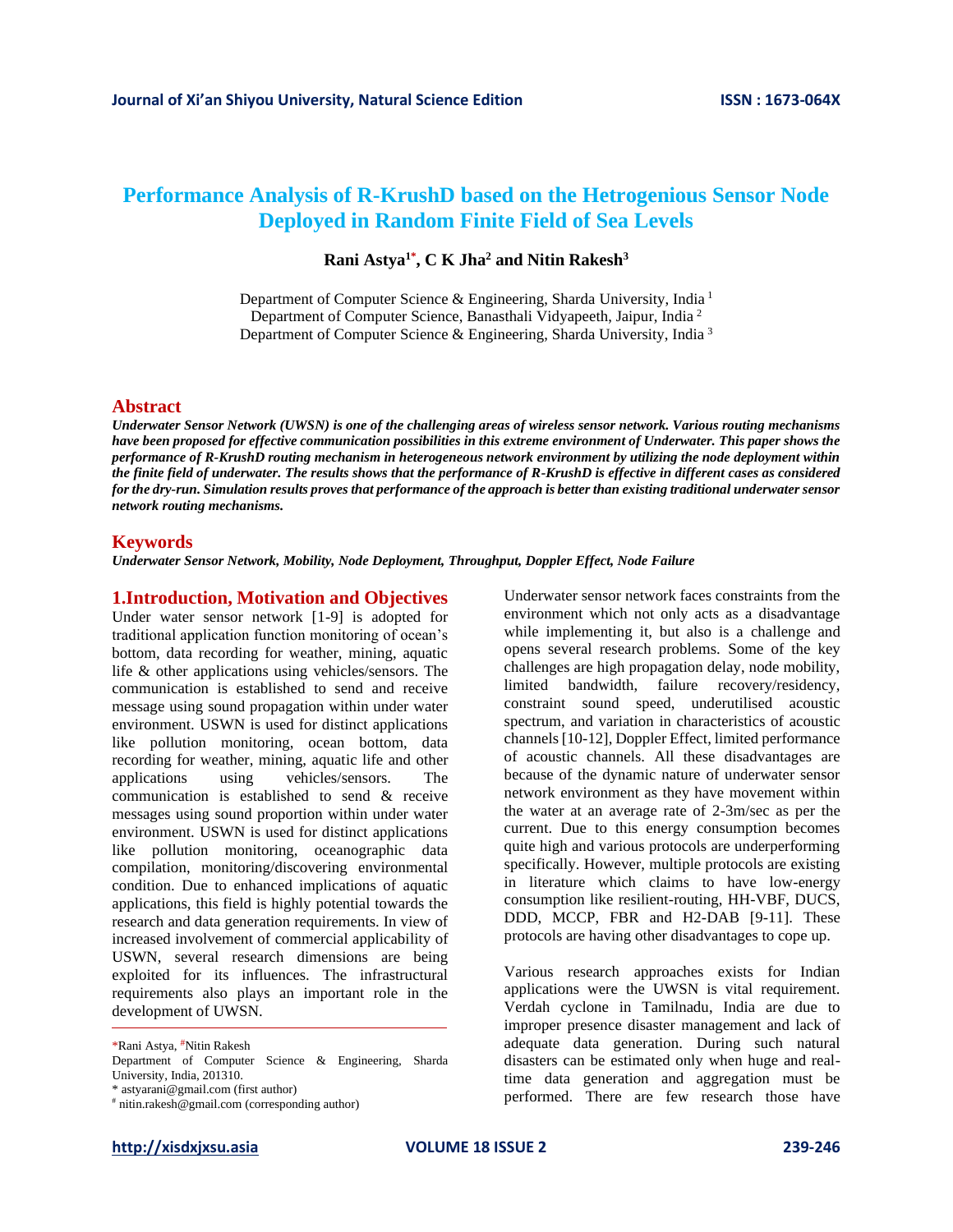Rani Astya et al.

developed Zigbee module for monitoring of Indian water quality of rivers. This proposed system is designed for processing the data sensed and comparing with the existing data for maintaining and monitoring the temperature, pH, and other factors. Indian navy inducts underwater sensor system developed by Defence Research and Development Organisation (DRDO) in Kochi, India. The undersee sensors at Bay of Bengal and others generates enormous quality of raw data but the concern is lack of resource which is required for data-collection. Now-a-days Underwater Radiated Noise (URN).[Z] is research for both military and non-military applications. These are several challenges for Indian Ocean Region(IOR) for data generation, security of data, utilisation of resources IOR states the deployment of sensor nodes for surveillance and monitoring in Indian oceans. The signal received and recorded post processing into the systems consists of noise of undersea minerals. The European Undersea Observation Network (ESONET). Program started from 2007 to 2010 in the Indian ocean and Pacific Ocean. The researcher has faced huge challenges due to the adoption of electromagnetic waves which actually propagates at a rate of  $3\times10^8$ m/sec with minor propagation delay in air. While in using this in underwater environment the propagation of signals is up to very smaller distances which makes it impractical for long-distance communication[A].

Further, it has to be experimented that light is quite better in propagation in comparison to electromagnetic signals but it is having issue of color dispersion. When the sound is being used it seems to propagate better even but the attenuation speed is very low, however, transmits to a longer-distance.

### **2.Problem Statement**

Our previous work has proposed with the algorithms which is effective and efficient for performing routing in underwater environment. We have shown in our algorithm that for three different levels of under-sea levels where, different parameters are undertaken while performing routing of data between different sensing nodes, the algorithm results in effective communication outcomes. The proposed approach also exploits the resonance behavior and noise/ attenuations issues in acoustic channel. The performance of the algorithm is though dependent on the physical layer and is yielding better results over existing approach during path loss, pressure, temperature, mobility factor of the nodes (due to Doppler effect). The proposed work shows that communication in underwater environment is contention– free communication.



**Figure 1** Deployment of nodes at different level of underwater environment

In this section, we have shown the performance of the algorithm for parameters like node mobility, path loss (due to turbulence, high attitude waves, ocean-object motion, or noise for the comparative analysis we have considered different size of networks with same

parameters and distinct case studies are considered to evaluate the result. We have considered the algorithm is performing with all the possible parameters which are required to be considered in underwater sensor environment. This section is further divided in two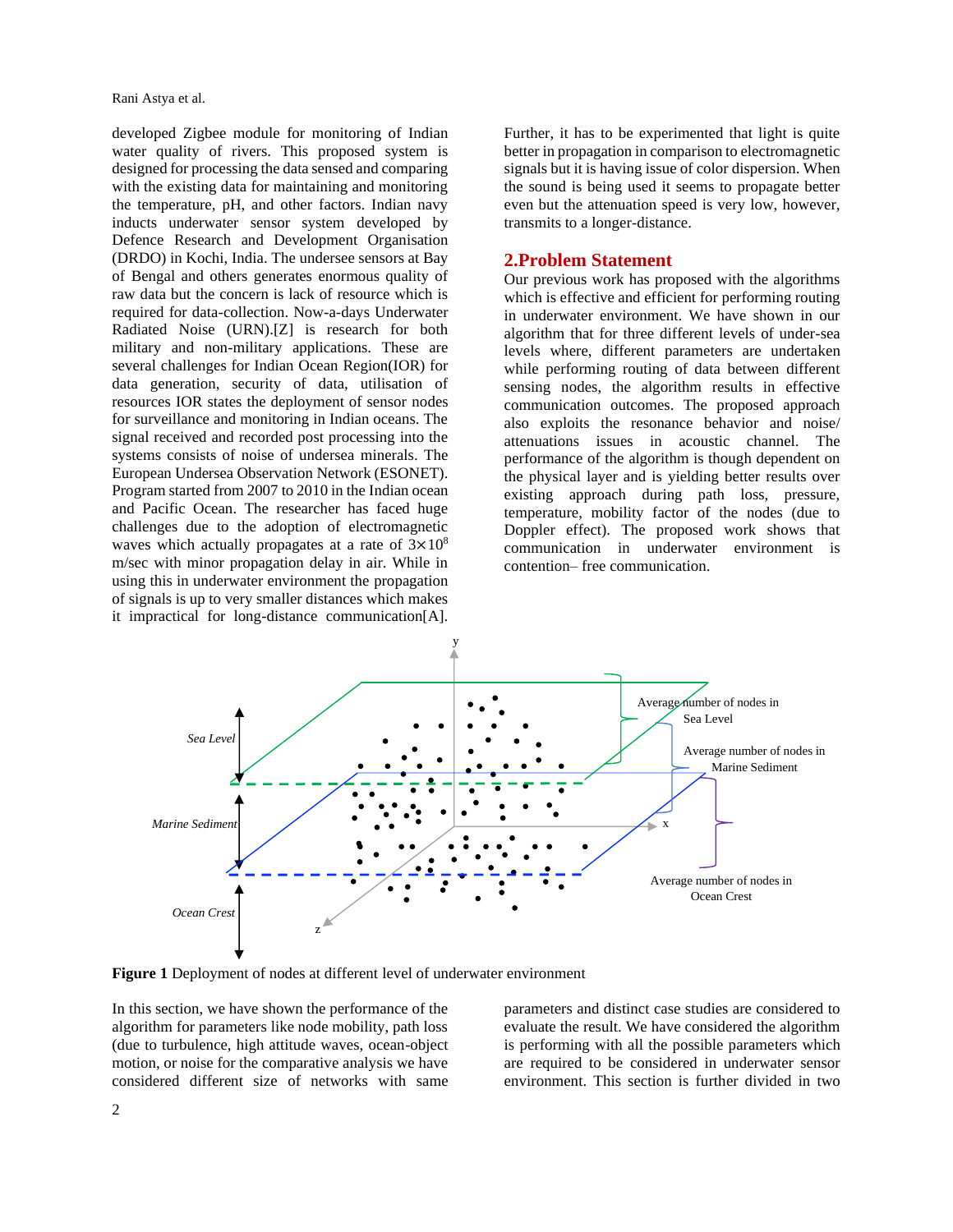parts, one which covers the setting up of the test-bed/ case study and, second parts shows the application of the parameters once the existing environment. We have shown all the parameters considered for complete experimentation of the simulating environment. Refer table 1, which shows all the parameters, considered for the simulating environment. Considering network size 30 (last level with last nodes deployed) Case -1:  $[A: 10, B: 10, C: 10]$ Case -2:  $[A: 20, B: 5, C: 5]$ 

Case -3:  $[A: 10, B: 20, C: NIL]$ 

For the comparison and performance evaluation of R-Krushd, We have considered underwater sensor network to be deployed at three different sea levels (Marine, ocean crust and litrospese) and have considered five different network size  $(30, 60, 120, 240, and 480)$  so that our result can be composed holistically. Further we have considered node mobility, Doppler's effect, path loss, temperature, connection reestablishment count, maximum time nodes fails, to compute the performance of R-KrushD. Based on all the factors we will also show the case rating in which the algorithm is performing the best and conclude our experimentation accordingly in the forthcoming sections.

### **3.R-KrushD performance analysis**

The RKrushd approach consists of following functions, i) Ran doming the node distribution in all four quadrants with ecludian distance.

Figure 2 shows the representation of nodes in 3D environment over eight sub quadrants. This division of underwater plan is based on our approach Krush-D in which nodes are represented in planes like, upper left 1 & 2, upper right 1 & 2, lower left 1 & 2 and lower right 1 & 2. This representation of underwater environment provides numerical visibility to the algorithm and the readers. It enables the algorithm to perform the effectively with different network size. Furthermore this representation also provides euclidean distance among the nodes in proper manner. i.e. Krush-D, approach is used to communicate and transmit data among the nodes in inter / intra connectivity R-KrushD exploits the algorithm to communicate among the nodes.

3 The algorithm considers that for threshold of source node (Ts) and threshold of destination node (Td) must be determined as per each quadrants  $(Q(1,2,3,4))$  for its nearest available communication network $(CN)$ . Further, it is also considered that communication may

failure when the path loss factor (PLF) is greater than the signal to noise ratio (SNR) or when neither the source nor the destination are equal. The cases are considered with viscosity level below 10KH . The communication in CN is based on DDD approach. The authors have already copyright (12360/2021-CO/SW) The R-KrushD approach. The proposed approach exploits the Krush-D routing to provide the communication and for each establishment and DDD provides underwater node deployment and mobility factor.

#### **3.1Case Based Analysis**

This section shows all the cases which are analysed by the given parameters. Like mobility, Doppler effect, path loss, temperature, throughput, connection reestablishment count, maximum node failure. The performance is calculated based on these parameters. Below are the cases give with network of 120 nodes which are deployed in underwater sensor network (see figure 2).

For, CN as a heterogeneous network,

 $N = 120$ 

 $P(L) = Null$  (as established during deployment)

Case 1: Considering the three oceans levels (Marine, Ocean crust and Litrospere). Representing A: Marine Level, B: Ocean crust and C: Litrospere. As per case 1, the distribution made by KrushD, DDD approach as $A: 80, B: 20$  and  $C: 20$ . The nodes distributed in A are the highest compared to B and C ocean levels. Figure 3 shows the deployment of 120 nodes are in A, B, and C levels. As per the three ocean levels the parameters like  $P(t)$ ,  $P(L)$ ,  $M$ ,  $\wedge$  and  $P(f)$  are higher at level A of the ocean. However,  $P(L)$ ,  $P(f)$  are quite comparable in A, B and C levels. But Ss is higher as the depth of the ocean increases. This means that the effect of  $Sc$  are lower in A, more in B and higher in C. Another issue to be considered is the  $P(t)$  reduces as the depth of the ocean increases. While M is higher in A as it is very close to the surface and factors like turbulence, object distracting on surface, high wave attitude are more prominent.

Let us dry sum the algorithm for each level, one-byone. Let us start with Level A where the highest number of nodes are deployed  $(N4 =$ Nodes in level 4). As per the given distribution  $N4 = 80$  which is approximately 66% of total deployed nodes in  $CN$ . Table 4 shows the parameters which will be computed as per the proposed algorithm.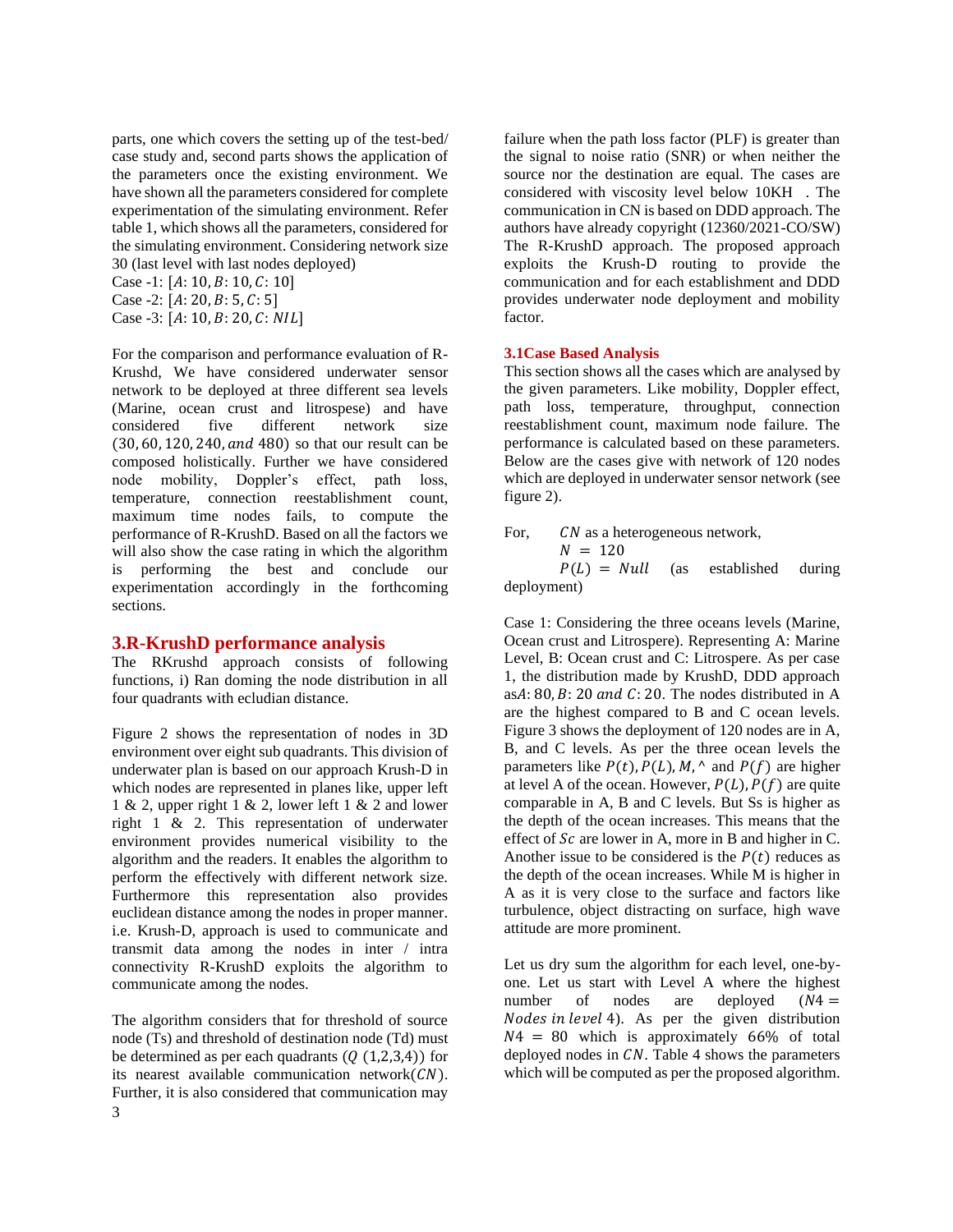#### Rani Astya et al.



**Figure 2** Case 1: Deployment of nodes with Q [1, 2, 3, 4]

#### **3.2Results**

Based on the liner distribution of the nodes over Euclidian distance. Each case is considered based on the channel propagation  $P(t)$  varies as the depth increases. Figure 3 shows that mobility (M) is highest at level A in case 1 and case 2, however in case 3 due to negligible number of nodes at level C it may not be effectively compared. Furthermore, in case 2, the mobility factor is the highest and is the most critical node distribution. Figure 3 clearly shows the performance in underwater environment and the role of effective node deployment. For the Case 1 where the node deployment is linear in distribution of nodes in all three levels, the effect of mobility is variable.

Figure 4 shows the behaviour of nodes while exposed to Level A, B and C in Case 1, 2 and 3. The deployment of nodes in layer A are experienced to highest mobility while level 3 is resulting the least changes. This signifies that any application in underwater sensor network where the marine sediment of ocean is used for major data communication will experience highest mobility, highest propagation delay, node failure, least effectiveness of communication. While applications where the maximum density of nodes are in lithosphere mantle, the communication will be slower, lest node failure, comparably less propagation delay, higher transmission strength is required and will have reliable communication. However, other factors like viscosity of water is highest so, more energy for transmission of signal is required. Further, the communication with the surface buoy is difficult and re-establishment of communication is involving distinct factors for basic communication.

From these results it is established that R-KrushD is one of the most effective underwater sensor network approach as it exploits the node deployment for the purpose of underwater internode communication (see figure 5). The results also shows that the finite field of application area in underwater network is dependent upon the type of node density in all the three levels. The fact of pre-identification of application based identification can effectively done by the R-KrushD routing mechanism. However, temperature, salinity and SNR are not included as the part of the study in this paper. These parameters will also add extreme outcome as required for underwater sensor network.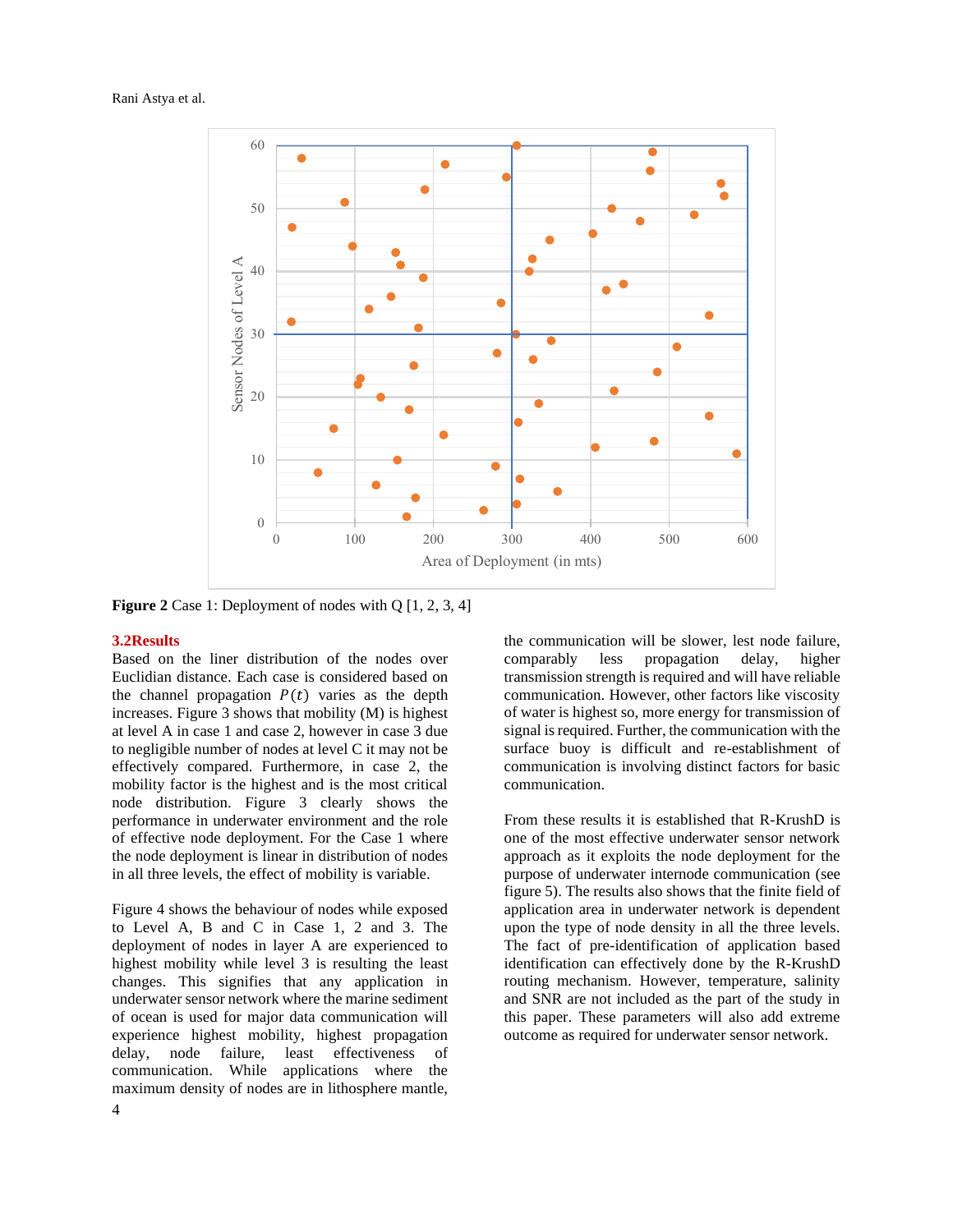

**Figure 3** Propagation in Level A, B, C of Q [1, 2, 3, 4]



5 **Figure 4** Layer wise effect of mobility as per Case 1, 2 and 3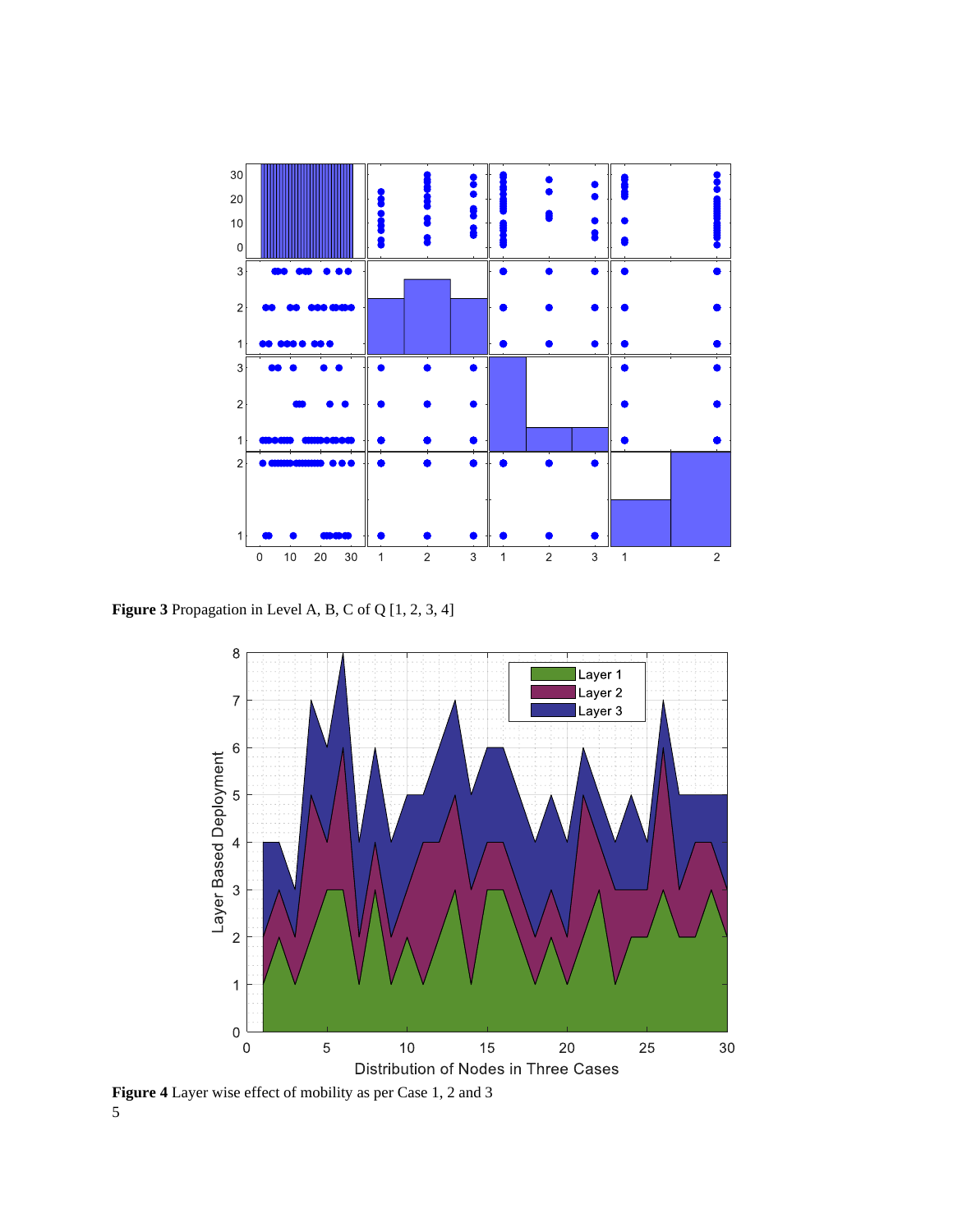#### Rani Astya et al.



**Figure 5** The overall network span for 30 nodes deployment in three sea level

#### **Conclusion and Future Work**

This paper shows the performance of R-KrushD routing approach. As per the cases formulated to study the performance of approach, it is established that effectiveness of the approach is higher than existing approaches as in previous work, node deployment analysis is not the part of the routing mechanism. Furthermore, this paper shows that in extreme environment of underwater, network formulation must be based on the type of application. It is shown that the performance of R-KrushD for mobility factor can be controlled and monitored in efficient manner.

For the extreme analysis of the approach the parameters like temperature, salinity, SNR may also be analyzed to identify the performance of R-KrushD to extreme environments.

### **Appendix**

The copyright version 12360/2021-CO/SW of R-KrushD algorithm is given for the reference of the readers.

| <b>Symbol</b> | <b>Descriptions</b>          |
|---------------|------------------------------|
| S             | Source Node                  |
| D             | <b>Destination Node</b>      |
|               | Surface Buoy                 |
|               | Flow of information          |
| $N_c$         | <b>Communication Node</b>    |
| N             | Nodes                        |
| d             | Euclidian Distance           |
| Q: 1, 2, 3, 4 | <b>Ouadrants</b>             |
| x, y, z       | Axis in 3D environment       |
| P             | Path Factor                  |
| P(t)          | <b>Channel Propagation</b>   |
| P(l)          | Propagation loss within CN   |
| М             | <b>Mobility Issue</b>        |
|               | Doppler's Effect             |
| C.N           | <b>Communication Network</b> |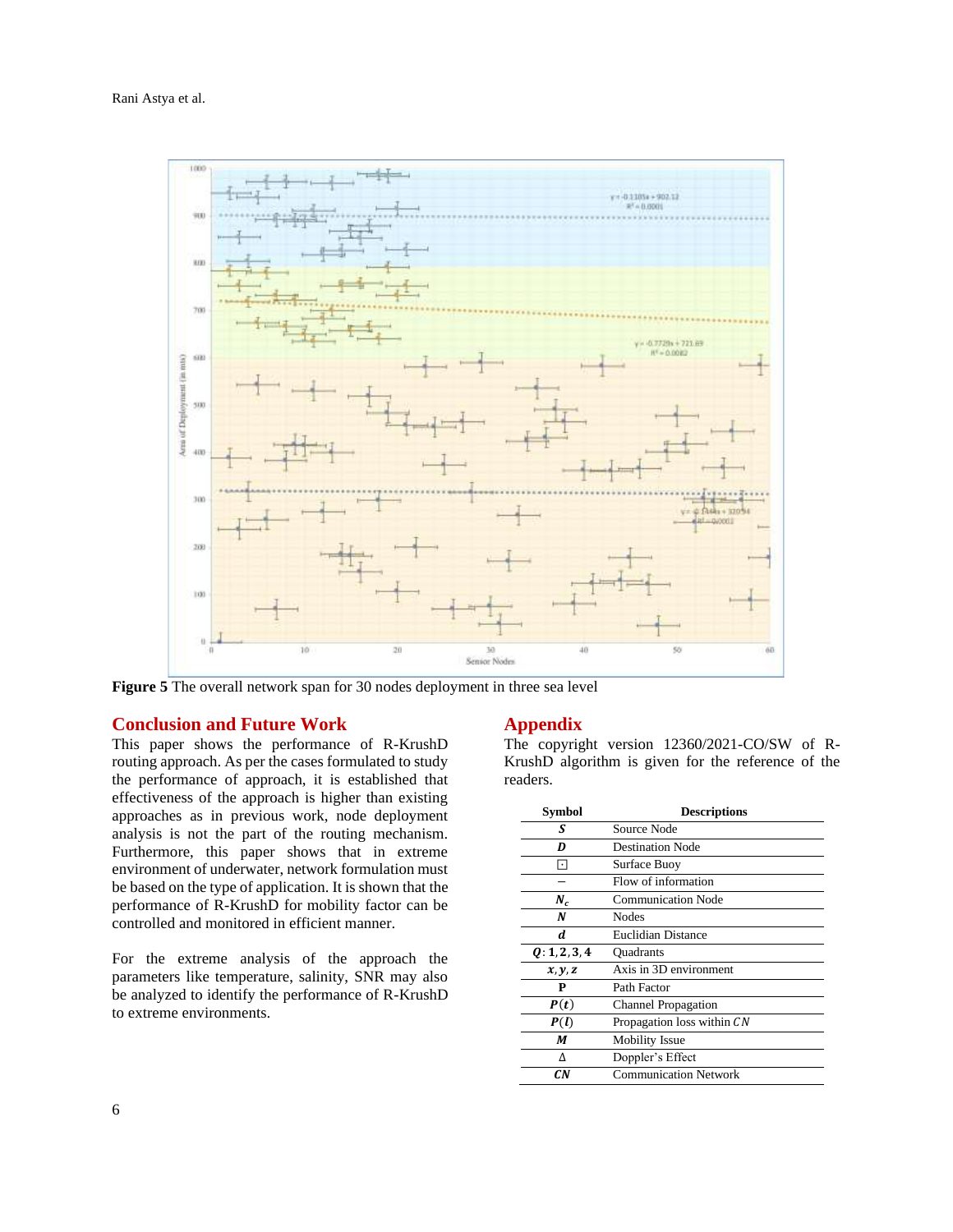| Т               | Threshold of distance                                               |  |
|-----------------|---------------------------------------------------------------------|--|
| $T_{\rm s}$     | Threshold of source node                                            |  |
| $T_{d}$         | Threshold of destination node                                       |  |
| info            | (S) and Destination<br>Source<br>information to different quadrants |  |
| P(f)            | Path loss factor                                                    |  |
| $S_{s}$         | Salinity (temperature, pressure, volume<br>heat and viscosity)      |  |
| $T_n$           | <b>Total Nodes</b>                                                  |  |
| <b>R-KrushD</b> | Name of the proposed algorithm in the<br>name the author            |  |

| 1.   | Deployment of $\Box$ as per the sea bed in proportion to the |
|------|--------------------------------------------------------------|
|      | number of communication node                                 |
| 2.   | Establish communication among $\Box$ and Arial devices       |
| 3.   | Include the $Q(1, 2, 3, 4)$ for communication with $\Box$    |
| 4.   | <b>Rand</b> () distribution of N in 3D $(x, y, z)$           |
|      | // N are distributed at d ecludian distance                  |
| 5.   | Send information of S and D to $\Box$                        |
| 6.   | If $(M > T_s    T_d)$<br>$II \Delta < M$                     |
| 7.   | ł                                                            |
| 8.   | <b>S</b> & <b>D</b> contact nearest $\Box$                   |
| 9.   | Get new info                                                 |
| 10.  | Update new info to $\Box$                                    |
| 11.  |                                                              |
| 12.  | <b>Else</b>                                                  |
| 13.  |                                                              |
| 14.  | Using Krush-D routing                                        |
| 15.  | ł                                                            |
| 16.  | Send info to $Q(1, 2, 3, 4)$                                 |
| 17.  | If $(N = N_c)$                                               |
|      | <i>ll</i> as per d for, such as $d \in \Delta$               |
| 18.  | ł                                                            |
| 19.  | N Nearest CN                                                 |
| 20.  | Start communication in $\mathcal{CN}$                        |
|      | // as per DDD approach                                       |
| 21.  |                                                              |
| 22.  | Else                                                         |
| 23.  |                                                              |
| 24.  | Search $P(l)$ && $P(t)$ in nearest CN                        |
| 25.  | Check $Q(1, 2, 3, 4)$ for nearest $CN$                       |
| 26.  | Enable $CN$                                                  |
| 27.  | ∤                                                            |
| 28.  | If $(communication - established)$                           |
|      | <i>ll</i> within $Q(1,2,3,4)$ for $CN$                       |
| 29.  | ł                                                            |
| 30.  | Goto step 6                                                  |
| 31.  | ł                                                            |
| 32.  | <b>Else</b>                                                  |
| 33.  | Exit and send info to nearest $\Box$                         |
| 34.  | <b>Stop</b>                                                  |
| ote: |                                                              |
|      | a.<br>$T_s$ and $T_d$ must be determined as per each         |
|      | $Q(1, 2, 3, 4)$ for nearest $CN$ .                           |
|      |                                                              |

- **b.** Communication Failure situation: i)  $P(f) > SNR$ ii)  $S \neq D \parallel D \neq S$
- **c.** Considered Viscosity level as below ~10KHz
- **d.** Time of communication within the  $\bf{Q}$  (1, 2, 3, 4) for nearest  $CN$  is out of scope of this paper.
- **e.** The communication in CN is based on DDD approach.

## **References**

- [1] V. Kumar and V. K. Sinha, "Underwater wireless sensor network Routing Protocols: The Survey," 2020 2nd International Conference on Advances in Computing, Communication Control and Networking (ICACCCN), 2020, pp. 359-362, doi: 10.1109/ICACCCN51052.2020.9362749.
- [2] S. R. Vignesh, R. Sukumaran, T. C. Subash Ponraj, T. T. Manikandan and M. Saravanan, "Analysis on Energy Harvesting Techniques for Underwater Wireless Sensor Networks," 2021 Third International Conference on Intelligent Communication Technologies and Virtual Mobile Networks (ICICV), 2021, pp. 153-156, doi: 10.1109/ICICV50876.2021.9388519.
- [3] A. Al Guqhaiman, O. Akanbi, A. Aljaedi and C. E. Chow, "A Survey on MAC Protocol Approaches for Underwater Wireless Sensor Networks," in IEEE Sensors Journal, vol. 21, no. 3, pp. 3916-3932, 1 Feb.1, 2021, doi: 10.1109/JSEN.2020.3024995.
- [4] K. G. Omeke, M. S. Mollel, L. Zhang, Q. H. Abbasi and M. A. Imran, "Energy Optimisation through Path Selection for Underwater Wireless Sensor Networks," 2020 International Conference on UK-China Emerging Technologies (UCET), 2020, pp. 1-4, doi: 10.1109/UCET51115.2020.9205429.
- [5] X. Li, X. Hu, R. Zhang and L. Yang, "Routing Protocol Design for Underwater Optical Wireless Sensor Networks: A Multiagent Reinforcement Learning Approach," in IEEE Internet of Things Journal, vol. 7, no. 10, pp. 9805-9818, Oct. 2020, doi: 10.1109/JIOT.2020.2989924.
- [6] R. Bakr, A. A. Aziz El-Banna, S. A. A. El-Shaikh and A. S. Tag Eldien, "Energy Efficient Spectrum Aware Distributed Cluster-Based Routing in Cognitive Radio Sensor Networks," 2020 2nd Novel Intelligent and Leading Emerging Sciences Conference (NILES), 2020, pp. 159-164, doi: 10.1109/NILES50944.2020.9257972.
- [7] D. Han, X. Du and X. Liu, "CELR: Connectivity and Energy Aware Layering Routing Protocol for UANs," in IEEE Sensors Journal, vol. 21, no. 5, pp. 7046-7057, 1 March1, 2021, doi: 10.1109/JSEN.2020.3039808.
- [8] J. Qadir, U. Ullah, B. Sainz-De-Abajo, B. G. Zapirain, G. Marques and I. de la Torre Diez, "Energy-Aware and Reliability-Based Localization-Free Cooperative Acoustic Wireless Sensor Networks," in IEEE Access, vol. 8, pp. 121366-121384, 2020, doi: 10.1109/ACCESS.2020.3006194.
- [9] K. Saeed, W. Khalil, S. Ahmed, I. Ahmad and M. N. K. Khattak, "SEECR: Secure Energy Efficient and Cooperative Routing Protocol for Underwater Wireless Sensor Networks," in IEEE Access, vol. 8, pp. 107419-107433, 2020, doi: 10.1109/ACCESS.2020.3000863.
- [10] Q. Wang, J. Li, Q. Qi, P. Zhou and D. O. Wu, "A Game-Theoretic Routing Protocol for 3-D Underwater Acoustic Sensor Networks," in IEEE Internet of Things Journal, vol. 7, no. 10, pp. 9846-9857, Oct. 2020, doi: 10.1109/JIOT.2020.2988503.
- [11] Mohammad Sharif-Yazd1, Mohammad Reza Khosravi2, Mohammad Kazim Moghimi; Journal of Computer and Communications; A Survey on Underwater Acoustic Sensor Networks: Perspectives on Protocol Design for Signaling, MAC and Routing, pg 12-23 (2017).
- [12] Geetangali Rathee, Ankit Mundra, Nitin Rakesh, and S.P. Ghrera, "Buffered Based Routing and Resiliency Approach for WMN", IEEE International Conference of Human Computer Interaction, Chennai, India, 1-7, 2013.
- [13] Nishit Walter, Nitin Rakesh, Rakesh Matam, Shailesh Tiwari, "KRUSH-D Approach for the Solution to Node Mobility Issue